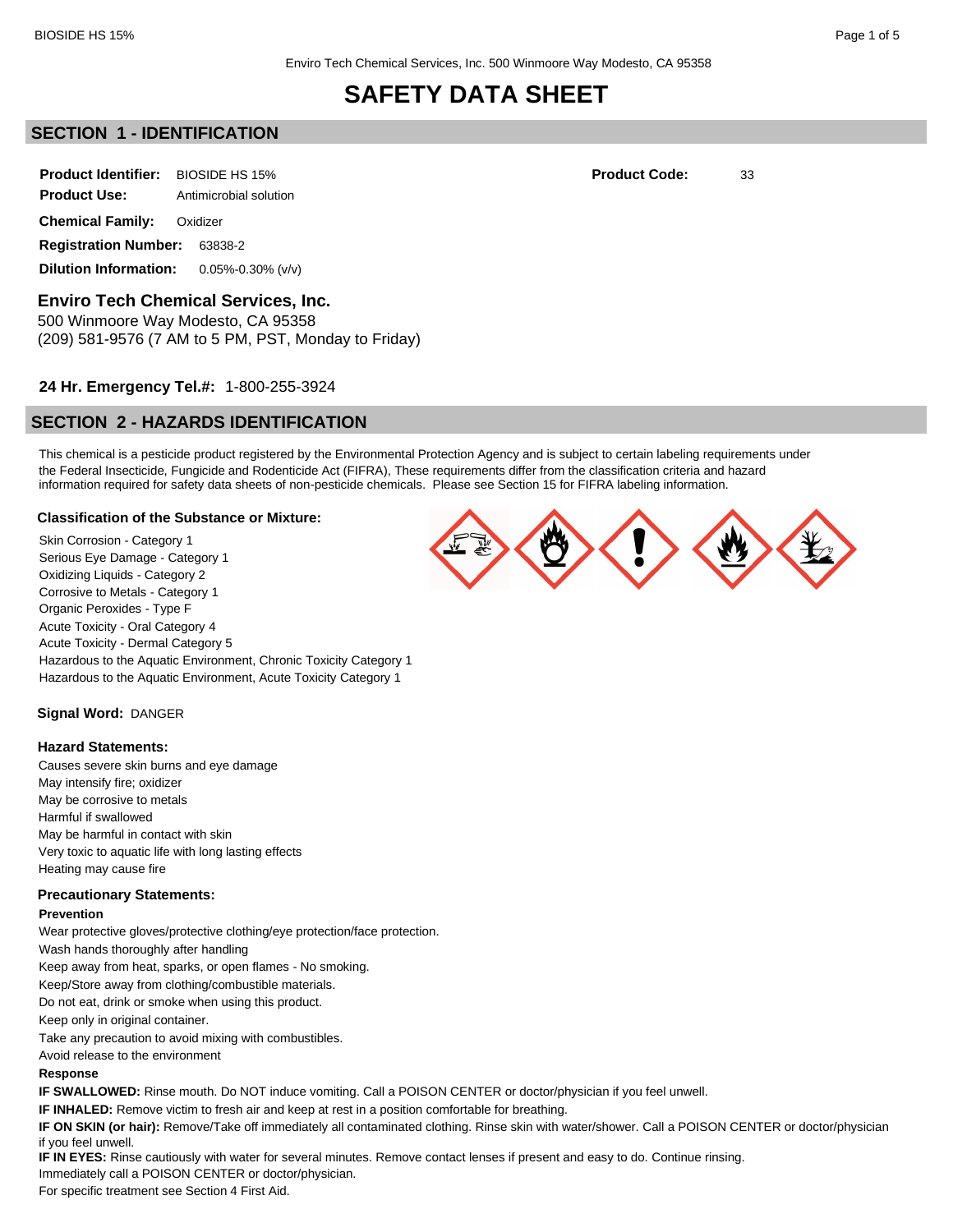Enviro Tech Chemical Services, Inc. 500 Winmoore Way Modesto, CA 95358

# **SAFETY DATA SHEET**

Wash contaminated clothing before reuse.

In case of fire: Use dry sand, dry chemical, or alcohol resistant foam for extinction. Absorb spillage to prevent material damage.

#### **Storage**

It is recommended to store this product at temperatures where the bulk liquid will not exceed 86°F / 30°C. Keep cool. Store away from other materials. Protect from sunlight. Store locked up. Store in a corrosive resistant container with a resistant inner liner.

**Disposal**

Dispose of contents/container in accordance with local regulations.

#### **Hazards not Otherwise Classified:**

No other hazards classified.

### **Classification of the Product AT USE DILUTION:**

Acute Toxicity - Oral Category 5

#### **GHS label elements for Product AT USE DILUTION**

#### **Signal Word:** NONE

**Hazard Pictograms:** NONE

**Hazard Statements:** May be harmful if swallowed

#### **Precautionary Statements:**

**Prevention** Wash hands thoroughly after handling Do not eat, drink or smoke when using this product.

#### **Response**

**IF SWALLOWED:** Rinse mouth. Immediately call a POISON CENTER or doctor/physician.

#### **Disposal**

Dispose of contents/container in accordance with local regulations.

#### **Hazards not Otherwise Classified:**

No other hazards classified.

### **SECTION 3 - COMPOSITION / INFORMATION ON INGREDIENTS**

| Ingredient                                                  | Synonym                                                | <b>CAS Number</b>                               | <b>Concentration</b>                                    |
|-------------------------------------------------------------|--------------------------------------------------------|-------------------------------------------------|---------------------------------------------------------|
| <b>HYDROGEN PEROXIDE</b>                                    | H <sub>2</sub> O <sub>2</sub>                          | 7722-84-1                                       | 21.5-22.5%                                              |
| PERACETIC ACID                                              | <b>PAA</b>                                             | $79-21-0$                                       | 14.8-15.7%                                              |
| ACETIC ACID                                                 | N/A                                                    | 64-19-7                                         | 15.8-16.6%                                              |
| <b>Product AT USE DILUTION</b>                              |                                                        |                                                 |                                                         |
| Ingredient<br><b>HYDROGEN PEROXIDE</b><br>PEROXYACETIC ACID | Synonym<br>H <sub>2</sub> O <sub>2</sub><br><b>PAA</b> | <b>CAS Number</b><br>7722-84-1<br>$79 - 21 - 0$ | <b>Concentration</b><br>$0.01 - 0.07\%$<br>0.009-0.050% |

# **SECTION 4 - FIRST-AID MEASURES**

**Inhalation:** Remove source of exposure or move person to fresh air and keep comfortable for breathing. Immediately call a POISON CENTER/doctor. If breathing is difficult, trained personnel should administer emergency oxygen if advised to do so by the POISON CENTER/doctor. Symptoms of pulmonary edema can be delayed up to 48 hours after exposure. If direct contact during rescue breathing poses a threat to the first aid provider, "Avoid mouth-to-mouth contact by using a barrier device."

**Skin Contact:** Take off immediately contaminated clothing, shoes and leather goods (e.g. watchbands, belts). Rinse skin with lukewarm, gently flowing water/shower with a flushing duration of 30 minutes. Immediately call POISON CENTER/doctor. Wash contaminated clothing before re-use. **Eye Contact:** Remove source of exposure or move person to fresh air. Rinse eyes cautiously with lukewarm, gently flowing water for several minutes, while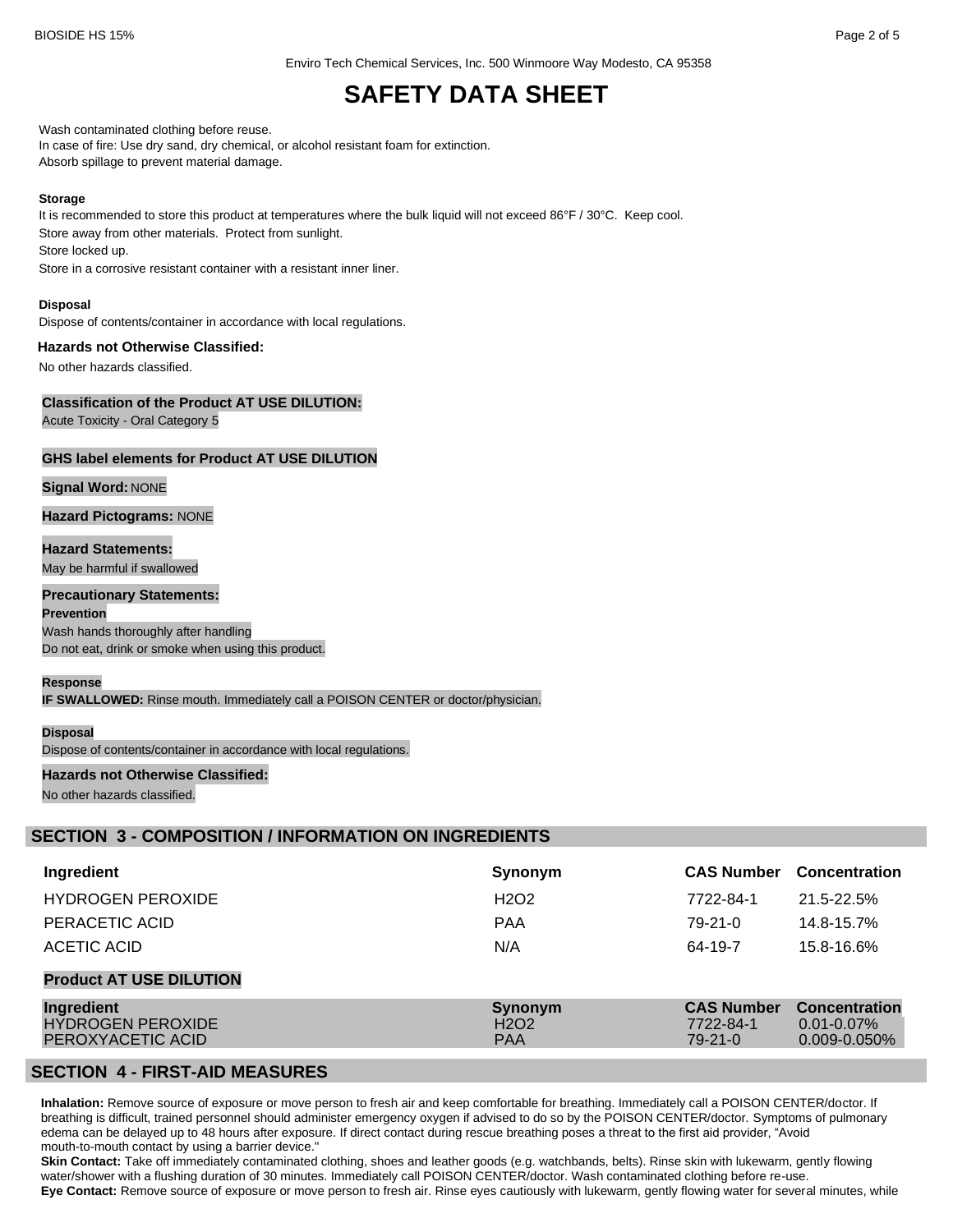Enviro Tech Chemical Services, Inc. 500 Winmoore Way Modesto, CA 95358

# **SAFETY DATA SHEET**

holding the eyelids open. Remove contact lenses, if present and easy to do. Continue rinsing for 30 minutes. Take care not to rinse contaminated water into the unaffected eye or into the face. Immediately call a POISON CENTER/doctor.

**Ingestion:** Rinse mouth. Do NOT induce vomiting. Immediately call a POISON CENTER/doctor. If vomiting occurs naturally, lie on your side, in the recovery position.

**Most Important Symptoms and Effects, both Acute and Delayed:** Causes severe skin burns and eye damage, burning of the mouth, throat, and esophagus.

**Indication of any Immediate Medical Attention and Special Treatment Needed:** Treat symptomatically.

#### **Product AT USE DILUTION:**

**Inhalation:** Seek medical attention if symptoms occur.

**Skin Contact:** Rinse with plenty of water.

**Eye Contact:** Rinse with plenty of water.

**Ingestion:** Rinse mouth. Immediately call a poison center/doctor if symptoms occur.

**Most Important Symptoms and Effects, both Acute and Delayed:** Irritation of the gastrointestinal tract. **Indication of any Immediate Medical Attention and Special Treatment Needed:** Treat symptomatically

# **SECTION 5 - FIRE-FIGHTING MEASURES**

**Extinguishing Media:** Dry powder, foam, carbon dioxide, water spray, sand. Do NOT use heavy water stream.

**Special hazards arising from the substance or mixture:** Non combustible. May give off irritating or toxic fumes (or gases) in a fire.

**Flammability classification (OSHA 29 CFR 1910.106) (Hazcom 2012):** Non flammable

**Hazardous Combustion Products:** May cause fire and explosions when in contact with incompatible materials.

**Special protective equipment and precautions for firefighters:** In the event of a fire, wear full protective clothing and NIOSH-approved self-contained breathing apparatus.

#### **Product AT USE DILUTION:**

**Extinguishing Media:** Material is not flammable.

**Special hazards arising from the substance or mixture:** No special hazards known.

**Flammability classification (OSHA 29 CFR 1910.106) (Hazcom 2012):** Non flammable

**Hazardous Combustion Products:** None known.

**Special protective equipment and precautions for firefighters:** In the event of a fire, wear full protective clothing and NIOSH-approved self-contained breathing apparatus.

# **SECTION 6 - ACCIDENTAL RELEASE MEASURES**

**Personal precautions, protective equipment and emergency procedures:** Ventilate area of leak or spill. Wear appropriate personal protective equipment as specified in Section 8. Isolate hazard area. Keep unnecessary and unprotected personnel from entering.

**Methods and materials for containment and cleaning up:** SMALL SPILLS (less than 1 gallon): Neutralize with soda ash or cover with dry earth, sand or other non combustible material, place into loosely covered plastic containers for later disposal. If neutralized, material can be diluted into drain. LARGE SPILL: Restrict access to area until completion of clean up. Prevent liquid from entering sewers or waterways. Stop or reduce leak if safe to do so. Dike with inert material (sand, earth, etc.). Collect into plastic containers for disposal. Ensure adequate decontamination of tools and equipment following clean up.

**Special spill response procedures:** Collect spills in plastic containers only. Prevent from entering sewers, waterways, or low areas.

#### **Product AT USE DILUTION:**

**Personal precautions, protective equipment and emergency procedures:** Wear appropriate personal protective

equipment as specified in Section 8. Isolate hazard area. Keep unnecessary and unprotected personnel from entering.

**Methods and materials for containment and cleaning up:** SMALL SPILLS (less than 1 gallon): Dike small spills with inert material (sand, earth, etc.). Collect in plastic containers only. Wash area and let dry. LARGE SPILL: Should be diked with sand ahead of spill. Collect in plastic containers only. Ensure adequate decontamination of tools and equipment following clean up.

**Special spill response procedures:** Collect spills in plastic containers only. Prevent from entering sewers, waterways, or low areas.

### **SECTION 7 - HANDLING AND STORAGE**

**Precautions for Safe Handling:** Wear at least chemical resistant gloves and eye protection, face shield, and chemical resistant garments when handling, moving or using this product. Do not contaminate water, food, or feed by storage or disposal.

**Conditions for Safe Storage:** It is recommended to store this product at temperatures where the bulk liquid will not exceed 86°F / 30°C. Store in a cool, dry, well ventilated place away from direct sunlight. Keep container closed when not in use.

**Incompatible Materials:** Avoid strong reducing agents, soft metals, heat and bases (unless product has been diluted to less than 1000ppm, then bases may be used to gradually adjust to a pH of less then 9).

#### **Product AT USE DILUTION:**

**Precautions for Safe Handling:** Do not swallow or ingest. Wash hands thoroughly after handling. **Conditions for Safe Storage:** Store in a cool, dry, well ventilated place away from direct sunlight. Keep container closed when not in use.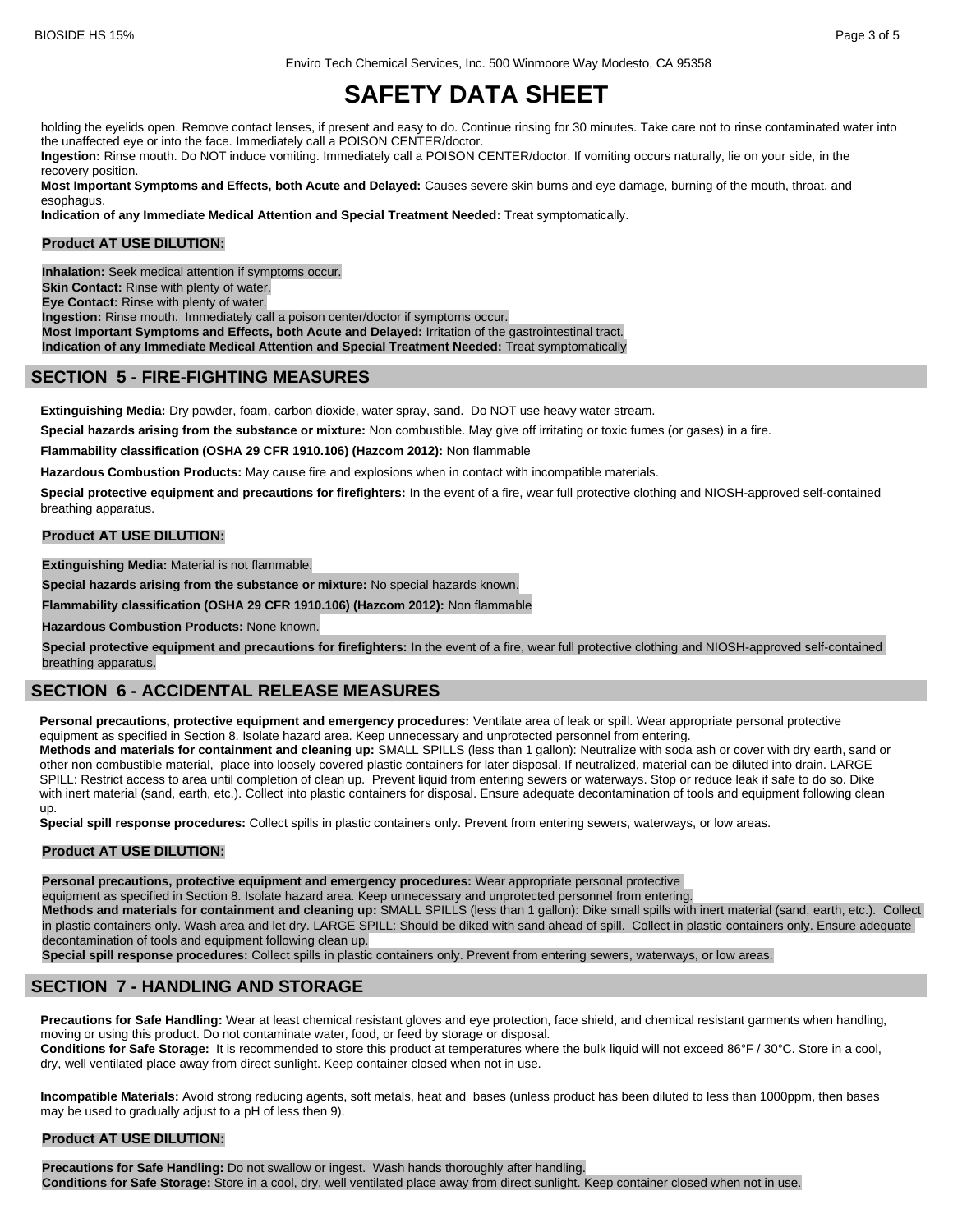**Incompatible Materials:** Avoid strong reducing agents, soft metals, heat and bases.

# **SECTION 8 - EXPOSURE CONTROLS / PERSONAL PROTECTION**

| <b>EXPOSURE LIMITS:</b>  |           |        | <b>OSHA PEL</b>                       |       | <b>ACGIH TLV</b> |
|--------------------------|-----------|--------|---------------------------------------|-------|------------------|
| CHEMICAL NAME            | CAS NO.   | TWA    | STEL/CEILING                          | TWA   | STEL             |
| ACETIC ACID              | 64-19-7   | 10 ppm | 15 ppm/40 ppm (CalOSHA) 10 ppm 15 ppm |       |                  |
| <b>HYDROGEN PEROXIDE</b> | 7722-84-1 | 1 ppm  | 1 ppm/N/A (CalOSHA)                   | 1 ppm | N/A              |
| PERACETIC ACID           | 79-21-1   | N/A    | N/A                                   | N/A   | $0.4$ ppm        |

**Ventilation and engineering measures:** Forced air, local exhaust, or open air is adequate.

**Respiratory Protection:** In case of confined spaces or high levels encountered in the air, wear self contained breathing apparatus.

**Skin Protection:** Wear chemical resistant gloves and chemical resistant garments when handling, wash garments before re-use.

**Eye/Face Protection:** Wear chemical goggles; also wear a face shield if splashing hazard exists.

**Other Protective Equipment:** Eye wash facility and emergency shower should be in close proximity.

**General Hygiene Conditions:** Do not eat, drink or smoke when using this product. Wash thoroughly after handling. Remove and wash contaminated clothing before re-use. Handle in accordance with good industry hygiene and safety practice.

#### **Product AT USE DILUTION:**

**Ventilation and engineering measures:** No special equipment needed.

**Respiratory Protection:** No respiratory personal protective equipment (PPE) required.

**Skin Protection:** No personal protective equipment (PPE) required.

**Eye/Face Protection:** No personal protective equipment (PPE) required.

**Other Protective Equipment:** No special protective equipment required.

**General Hygiene Conditions:** Do not eat, drink or smoke when using this product. Wash hands thoroughly after handling.

# **SECTION 9 - PHYSICAL AND CHEMICAL PROPERTIES**

**Appearance:** Clear colorless liquid **Odor:** Vinegar odor **pH:** <1 (1:10) Melting/Freezing point: <-20º F / <-29 º C **Initial boiling point and boiling range:** No information available **Flash Point:** >207º F / >98 º C **Flammability (solid, gas):** Non flammable **Vapor Pressure (mm Hg):** 27 Specific gravity: 1.15 g/mL **Solubility in Water:** Complete **Auto ignition Temperature:** >518º F/ >270º C **Decomposition temperature:** No information available **Viscosity:** 10-20 cSt at 20ºC / 68ºF **Volatiles (% by weight):** >99 **Volatile Organic Compounds (VOC's):** No information available

#### **Product AT USE DILUTION:**

**Appearance:** Clear colorless liquid **Odor:** Slight vinegar odor **pH:** 2.5-3.5

### **SECTION 10 - STABILITY AND REACTIVITY**

**Reactivity:** Reactive with bases, metals, reducing agents and combustible materials **Chemical Stability:** Stable for up to 1 year when stored under normal conditions. **Possibility of Hazardous Reactions:** May react with incompatible materials **Conditions to Avoid:** Incompatible materials and high temperatures **Incompatible Materials:** Reactive with bases, metals, reducing agents and combustible materials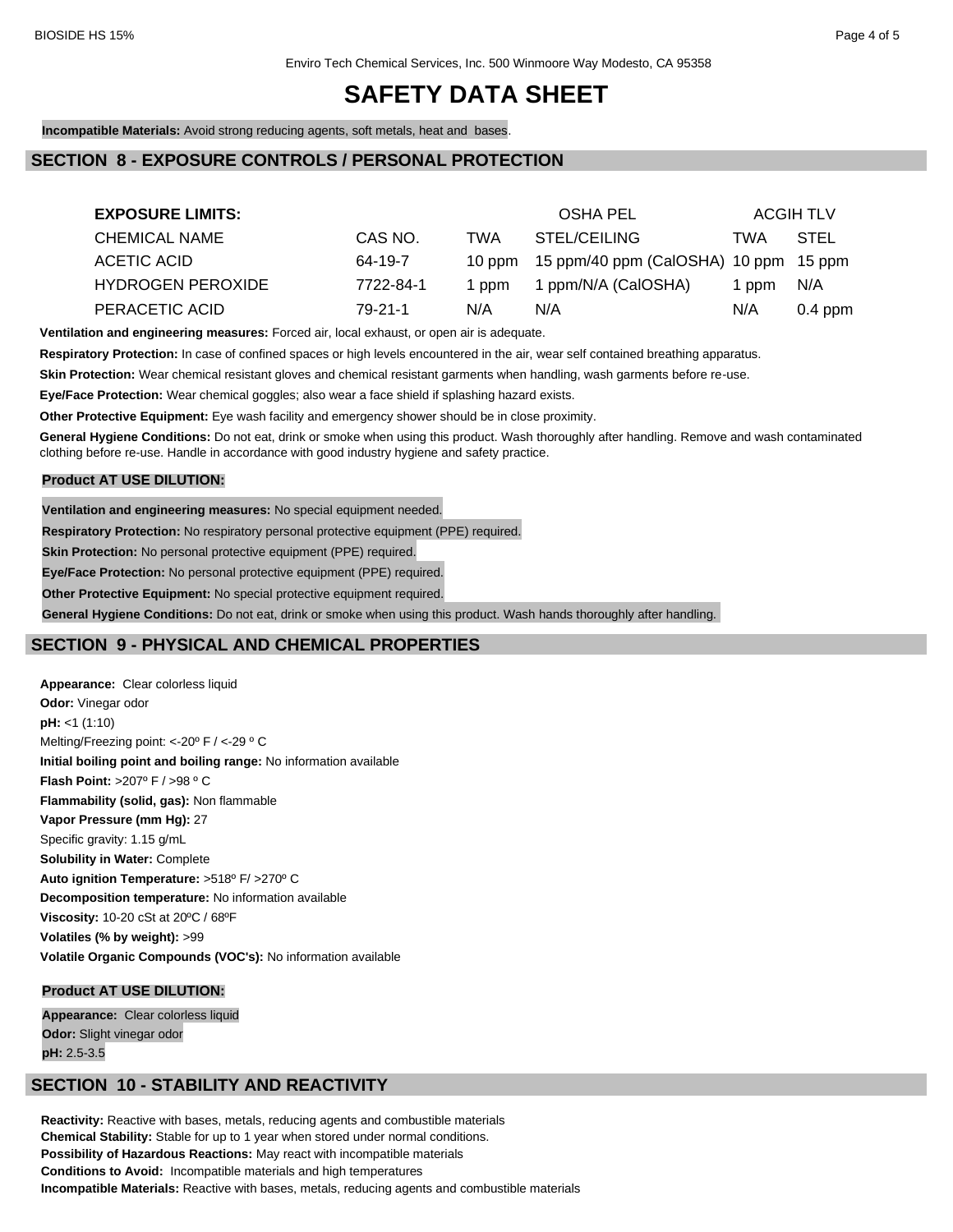**Hazardous Decomposition Products:** Oxygen which supports combustion.

#### **Product AT USE DILUTION:**

**Reactivity:** Reactive with bases, metals, reducing agents and combustible materials **Chemical Stability:** Stable for up to 8-24 hours in distilled water. Chemical stability may be drastically reduced if hard water is used. **Possibility of Hazardous Reactions:** May react with incompatible materials **Conditions to Avoid:** Incompatible materials and high temperatures **Incompatible Materials:** Reactive with bases, metals, reducing agents and combustible materials **Hazardous Decomposition Products:** None known.

# **SECTION 11 - TOXICOLOGICAL INFORMATION**

#### **Information on likely routes of exposure:**

Routes of entry - inhalation: YES Routes of entry - skin & eye: YES Routes of entry - ingestion: YES Routes of entry - skin absorption: NO

#### **Potential Health Effects:**

#### **Signs and symptoms of short term (acute) exposure:**

**Inhalation:** Inhalation of the mist may produce severe irritation of respiratory tract, characterized by coughing, choking, shortness of breath, headaches, dizziness, nausea, weakness and/or drowsiness.

**Ingestion:** Corrosive! Swallowing causes severe burns of mouth, throat, and stomach. Severe scarring of tissue, corrosion, permanent tissue destruction and death may result. Symptoms may include severe pain, nausea, vomiting, diarrhea, shock, hemorrhaging and/or fall in blood pressure. Damage may appear days after exposure.

**Skin:** Corrosive! Contact with skin causes irritation or severe burns and scarring with greater exposures.

**Eye:** Corrosive! Causes irritation of eyes, and with greater exposures it can cause burns that may result in permanent impairment of vision, even blindness.

#### **Potential Chronic Health Effects:**

**Mutagenicity:** Not known to have mutagenic effects in humans or animals.

**Carcinogenicity:** No components are listed as carcinogens by ACGIH, IARC, OSHA, or NTP.

**Reproductive effects:** No known reproductive effects in humans or animals.

**Sensitization to material:** Not a known sensitizer in humans or animals.

**Specific target organ effects:** No information available.

**Medical conditions aggravated by overexposure:** No information available

**Toxicological data:** The calculated ATE values for this mixture are:

ATE oral  $= 494$  mg/kg

ATE dermal  $= 2281$  mg/kg

ATE inhalation =  $>20$  mg/L or  $>20,000$  ppm

### **Product AT USE DILUTION:**

#### **Information on likely routes of exposure:**

Routes of entry - inhalation: NO Routes of entry - skin & eye: NO Routes of entry - ingestion: YES

Routes of entry - skin absorption: NO

#### **Potential Health Effects:**

#### **Signs and symptoms of short term (acute) exposure:**

**Inhalation:** Not a respiratory irritant.

**Ingestion:** May cause irritation to the digestive system.

Skin: Not a skin irritant but may cause skin irritation on some individuals if not washed from skin. Rinse hands thoroughly if exposed.

**Eye:** Not an eye irritant.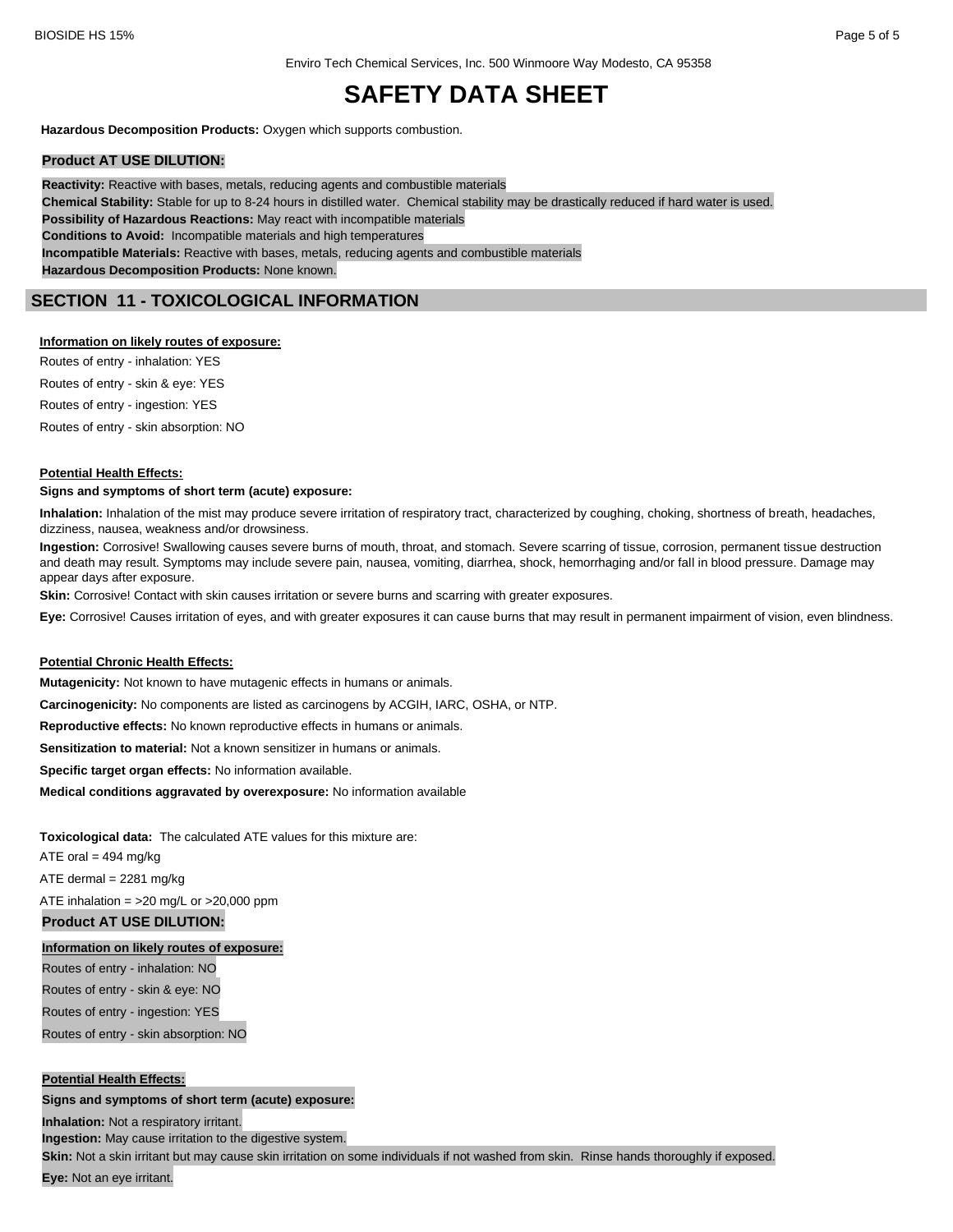#### **Potential Chronic Health Effects:**

**Mutagenicity:** No known mutagenic effects.

**Carcinogenicity:** No components are listed as carcinogens by ACGIH, IARC, OSHA, or NTP.

**Reproductive effects:** No known reproductive effects.

**Sensitization to material:** No expected to cause sensitization.

**Specific target organ effects:** No information available

**Medical conditions aggravated by overexposure:** No information available.

**Toxicological data:** The calculated ATE values for this mixture are:

ATE oral  $= 4789$  mg/kg

ATE dermal  $=$  >10,000 mg/kg

ATE inhalation =  $>20$  mg/L or  $>20,000$  ppm

# **SECTION 12 - ECOLOGICAL INFORMATION**

#### **Ecotoxicity:**

Acute Toxicity to fish LC50 0.99 mg/L (fathead minnow) Acute Toxicity to crustacean LC50 0.27 mg/L (Ceridodaphnia dubia). Acute Toxicity to marine LC50 LC50 2.17 mg/L (Pacific Silverside)

Chronic Toxicity to fish LC50 1.16 mg/L (fathead minnow) Chronic Toxicity to crustacean LC50 0.86 mg/L (Ceridodaphnia dubia) Chronic Toxicity to marine LC50 0.49 mg/L (Pacific Silverside) **Persistence and degradability:** Not expected to persist. Expected to readily biodegrade.

**Bioaccumulation potential:** Not expected to bio accumulate.

**Mobility in soil:** No information available

#### **Product AT USE DILUTION**

**Ecotoxicity:** No information available. **Persistence and degradability:** No information available. **Bioaccumulation potential:** No information available. **Mobility in soil:** No information available.

### **SECTION 13 - DISPOSAL CONSIDERATIONS**

Handling for disposal: Do not contaminate water, food, or feed by storage and/or disposal. When handling refer to protective measures listed in sections 7 and 8. Empty residue from containers, rinse container well.

**Method of disposal:** Dispose of in accordance with all applicable federal, state, provincial and local regulations. Contact your local, state, provincial or federal environmental agency for specific rules.

**RCRA:** If product becomes a waste, it does meet the criteria of a hazardous waste as defined by the US EPA, because of: Corrosivity D002

#### **Product AT USE DILUTION:**

**Handling for disposal:** Do not contaminate water, food, or feed by storage and/or disposal. When handling refer to protective measures listed in sections 7 and 8. Empty residue from containers, rinse container well.

**Method of disposal:** Dispose of in accordance with all applicable federal, state, provincial and local regulations. Contact your local, state, provincial or federal environmental agency for specific rules.

### **SECTION 14 - TRANSPORTATION INFORMATION**

Certain shipping modes or package sizes may have exceptions from the transport regulations. The classification provided may not reflect those exceptions and may not apply to all shipping modes or package sizes.

Please note the GHS and DOT Standards are NOT identical and therefore can have varying classifications

#### **US 49 CFR/DOT/IATA/IMDG Information:**

UN No.: 3109

UN Proper Shipping Name: Organic peroxide type F, liquid (<=25% peracetic acid with <=26% hydrogen peroxide) Transportation hazard class(es): 5.2 (8)

**Environmental hazards:** No hazards identified.